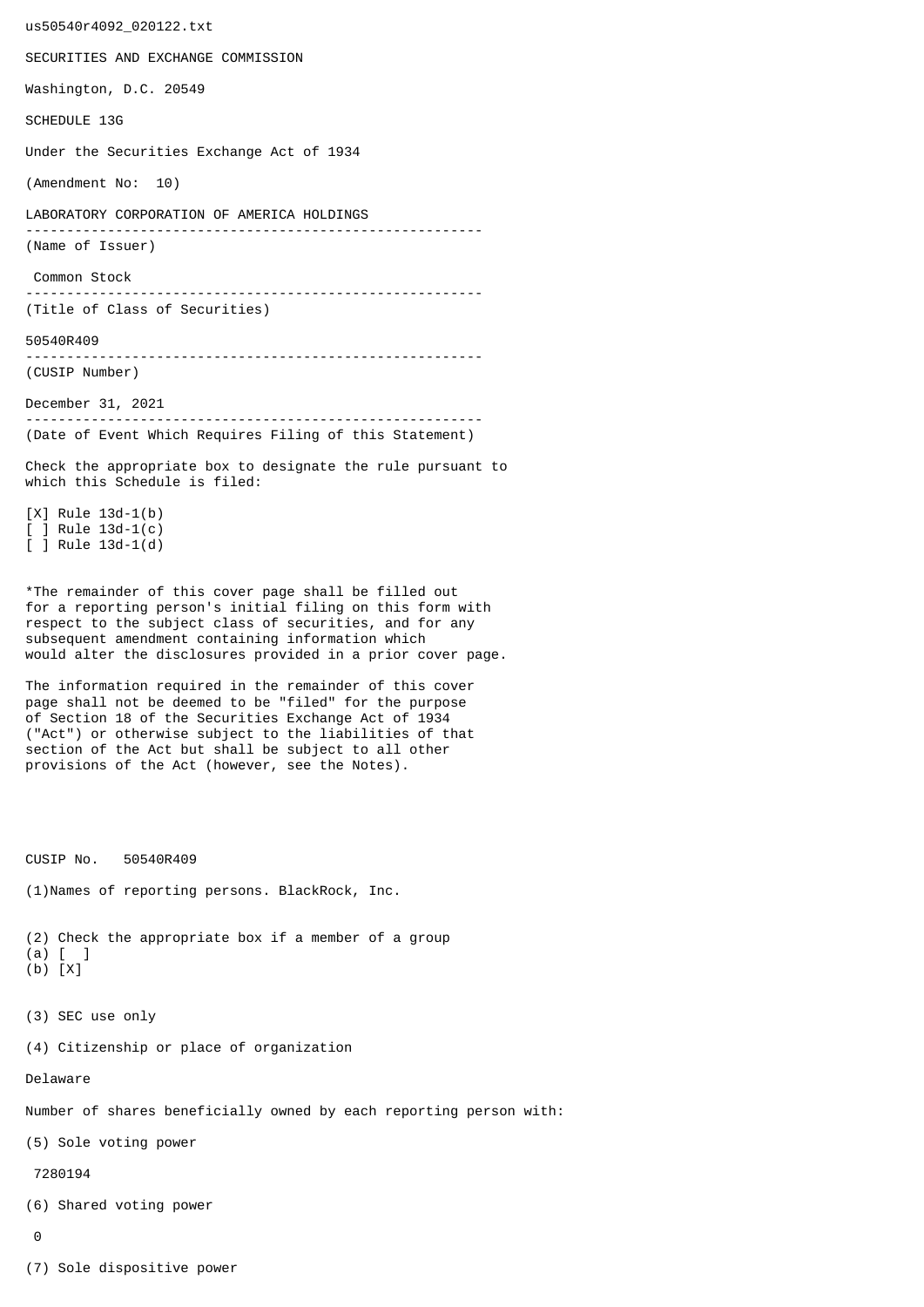```
 8274411
(8) Shared dispositive power
 \boldsymbol{\Theta}(9) Aggregate amount beneficially owned by each reporting person
  8274411
(10) Check if the aggregate amount in Row (9) excludes certain shares
(11) Percent of class represented by amount in Row 9
  8.6%
(12) Type of reporting person
HC
Item 1.
Item 1(a) Name of issuer:
                                         -----------------------------------------------------------------------
LABORATORY CORPORATION OF AMERICA HOLDINGS
Item 1(b) Address of issuer's principal executive offices:
 -----------------------------------------------------------------------
358 SOUTH MAIN STREET
BURLINGTON NC 27215
Item 2.
2(a) Name of person filing:
                ----------------------------------------------------------------------
BlackRock, Inc.
2(b) Address or principal business office or, if none, residence:
 -----------------------------------------------------------------------
BlackRock, Inc.
55 East 52nd Street
New York, NY 10055
2(c) Citizenship:
                              --------------------------------------------------------------------
  See Item 4 of Cover Page
2(d) Title of class of securities:
                                         -------------------------------------------------------------------
  Common Stock
2(e) CUSIP No.:
See Cover Page
Item 3.
If this statement is filed pursuant to Rules 13d-1(b), or 13d-2(b) or (c),
```
check whether the person filing is a:

- [ ] Broker or dealer registered under Section 15 of the Act;
- [ ] Bank as defined in Section 3(a)(6) of the Act;
- ] Insurance company as defined in Section  $3(a)(19)$  of the Act;
- [ ] Investment company registered under Section 8 of the
- Investment Company Act of 1940;
- [ ] An investment adviser in accordance with Rule  $13d-1(b)(1)(ii)(E)$ ;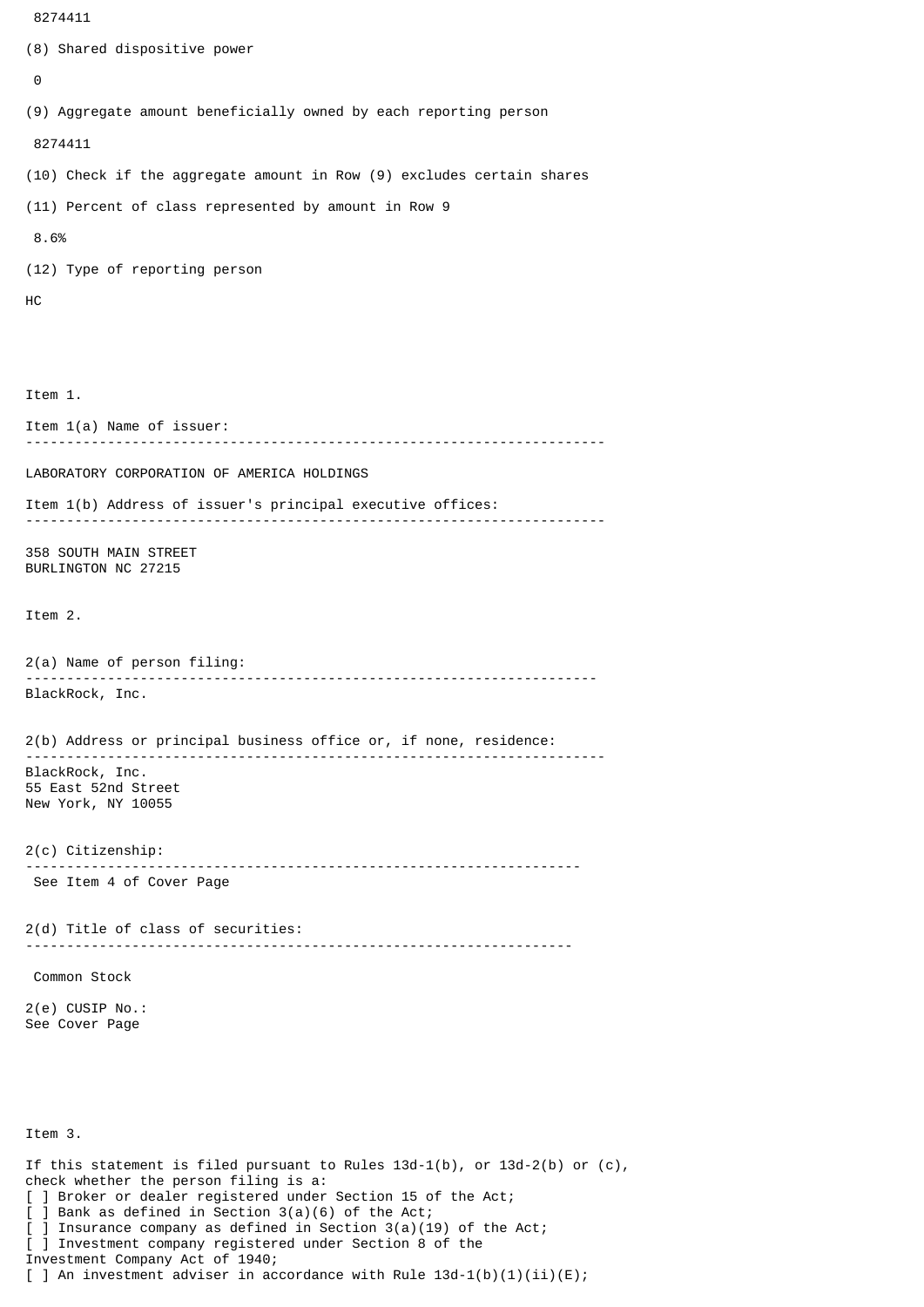[ ] An employee benefit plan or endowment fund in accordance with Rule  $13d-1(b)(1)(ii)(F);$ [X] A parent holding company or control person in accordance with Rule  $13d-1(b)(1)(ii)(G);$ [ ] A savings associations as defined in Section 3(b) of the Federal Deposit Insurance Act (12 U.S.C. 1813); [ ] A church plan that is excluded from the definition of an investment company under section  $3(c)(14)$  of the Investment Company Act of 1940; [ ] A non-U.S. institution in accordance with Rule 240.13d-1(b)(1)(ii)(J);  $\lceil$  ] Group, in accordance with Rule 240.13d-1(b)(1)(ii)(K). If filing as a non-U.S. institution in accordance with Rule  $240.13d-1(b)(1)(ii)(J)$ , please specify the type of institution: Item 4. Ownership Provide the following information regarding the aggregate number and percentage of the class of securities of the issuer identified in Item 1. Amount beneficially owned: 8274411 Percent of class 8.6% Number of shares as to which such person has: Sole power to vote or to direct the vote 7280194 Shared power to vote or to direct the vote  $\Theta$ Sole power to dispose or to direct the disposition of 8274411 Shared power to dispose or to direct the disposition of  $\Omega$ 

Item 5.

Ownership of 5 Percent or Less of a Class. If this statement is being filed to report the fact that as of the date hereof the reporting person has ceased to be the beneficial owner of more than 5 percent of the class of securities, check the following [ ].

Item 6. Ownership of More than 5 Percent on Behalf of Another Person

 If any other person is known to have the right to receive or the power to direct the receipt of dividends from, or the proceeds from the sale of, such securities, a statement to that effect should be included in response to this item and, if such interest relates to more than 5 percent of the class, such person should be identified. A listing of the shareholders of an investment company registered under the Investment Company Act of 1940 or the beneficiaries of employee benefit plan, pension fund or endowment fund is not required.

 Various persons have the right to receive or the power to direct the receipt of dividends from, or the proceeds from the sale of the common stock of LABORATORY CORPORATION OF AMERICA HOLDINGS. No one person's interest in the common stock of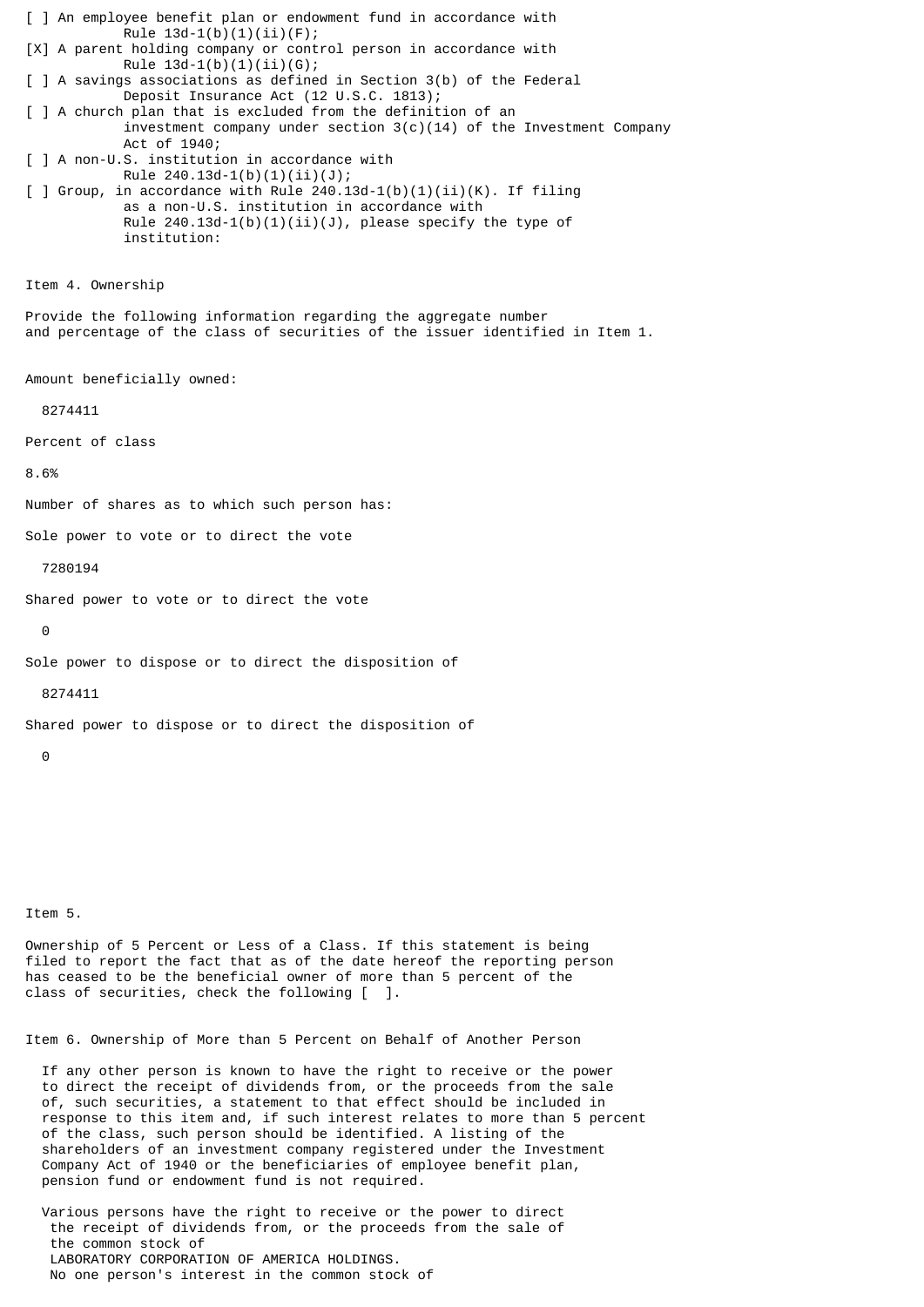LABORATORY CORPORATION OF AMERICA HOLDINGS is more than five percent of the total outstanding common shares.

Item 7. Identification and Classification of the Subsidiary Which Acquired the Security Being Reported on by the Parent Holding Company or Control Person.

See Exhibit A

Item 8. Identification and Classification of Members of the Group

If a group has filed this schedule pursuant to Rule  $13d-1(b)(ii)(J)$ , so indicate under Item 3(j) and attach an exhibit stating the identity and Item 3 classification of each member of the group. If a group has filed this schedule pursuant to Rule  $13d-1(c)$  or Rule  $13d-1(d)$ , attach an exhibit stating the identity of each member of the group.

## Item 9. Notice of Dissolution of Group

Notice of dissolution of a group may be furnished as an exhibit stating the date of the dissolution and that all further filings with respect to transactions in the security reported on will be filed, if required, by members of the group, in their individual capacity.

See Item 5.

Item 10. Certifications By signing below I certify that, to the best of my knowledge and belief, the securities referred to above were acquired and are held in the ordinary course of business and were not acquired and are not held for the purpose of or with the effect of changing or influencing the control of the issuer of the securities and were not acquired and are not held in connection with or as a participant in any transaction having that purpose or effect.

Signature.

After reasonable inquiry and to the best of my knowledge and belief, I certify that the information set forth in this statement is true, complete and correct.

Dated: February 1, 2022 BlackRock, Inc.

Signature: Spencer Fleming

-------------------------------------------

Name/Title Attorney-In-Fact

The original statement shall be signed by each person on whose behalf the statement is filed or his authorized representative. If the statement is signed on behalf of a person by his authorized representative other than an executive officer or general partner of the filing person, evidence of the representative's authority to sign on behalf of such person shall be filed with the statement, provided, however, that a power of attorney for this purpose which is already on file with the Commission may be incorporated by reference. The name and any title of each person who signs the statement shall be typed or printed beneath his signature.

Attention: Intentional misstatements or omissions of fact constitute Federal criminal violations (see 18 U.S.C. 1001).

Exhibit A